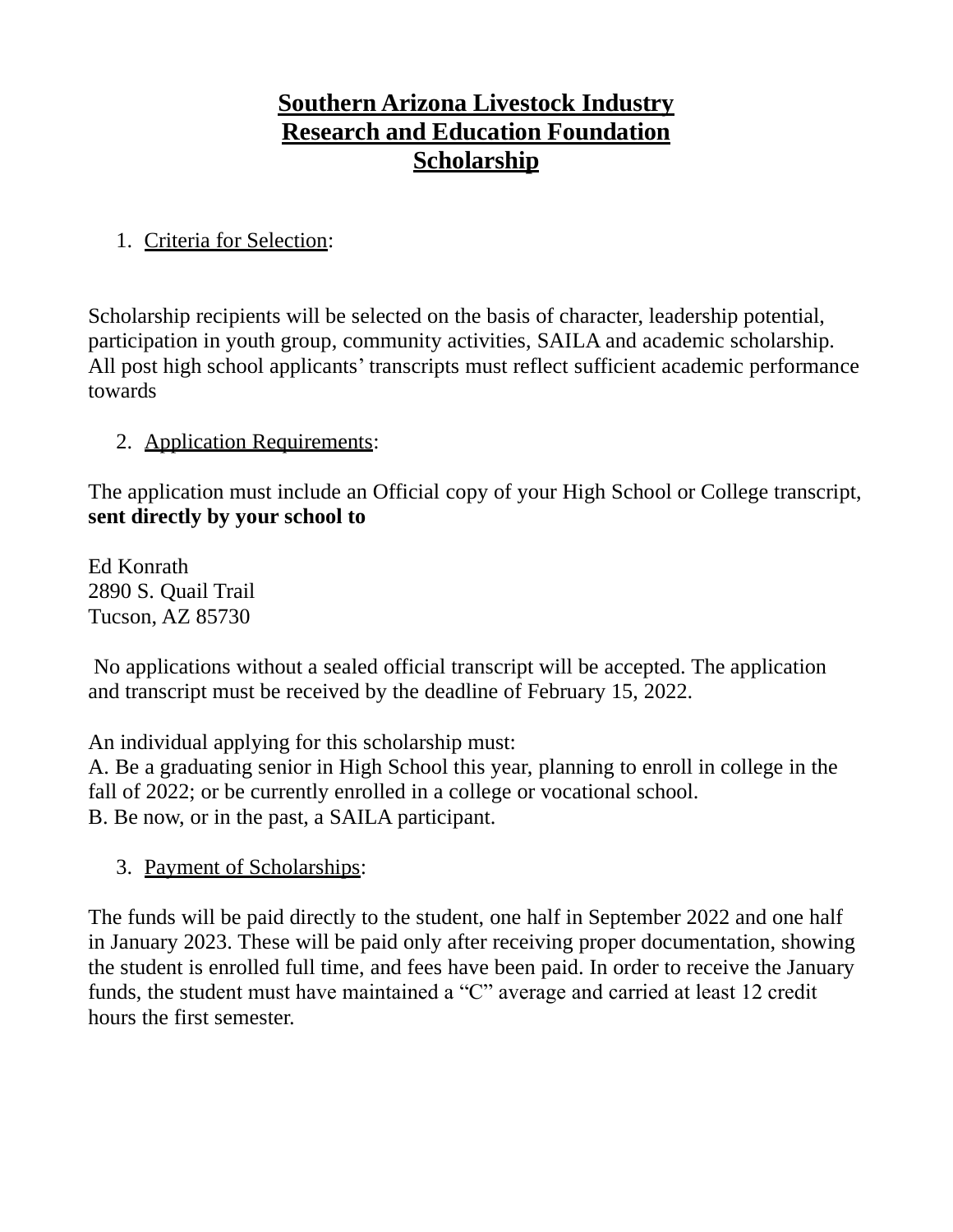#### **Southern Arizona Livestock Industry Research and Education Foundation 2890 S. Quail Trail – Tucson, AZ 85730 (520) 991-5130 [saila1935@aol.com](mailto:saila1935@aol.com) All Applications Must Be Typed**

## **Scholarship Application**

|                                      | <b>High School Applicants (Complete)</b>                                                                                                                                                                                       |  |
|--------------------------------------|--------------------------------------------------------------------------------------------------------------------------------------------------------------------------------------------------------------------------------|--|
|                                      |                                                                                                                                                                                                                                |  |
|                                      | Address and the contract of the contract of the contract of the contract of the contract of the contract of the contract of the contract of the contract of the contract of the contract of the contract of the contract of th |  |
|                                      |                                                                                                                                                                                                                                |  |
|                                      |                                                                                                                                                                                                                                |  |
|                                      |                                                                                                                                                                                                                                |  |
|                                      |                                                                                                                                                                                                                                |  |
|                                      |                                                                                                                                                                                                                                |  |
| <b>College Applicants (Complete)</b> |                                                                                                                                                                                                                                |  |
|                                      |                                                                                                                                                                                                                                |  |
|                                      | Address and the contract of the contract of the contract of the contract of the contract of the contract of the contract of the contract of the contract of the contract of the contract of the contract of the contract of th |  |
|                                      |                                                                                                                                                                                                                                |  |
|                                      |                                                                                                                                                                                                                                |  |
| $Class: Fr.$ Soph. Ir. Sr. Other     |                                                                                                                                                                                                                                |  |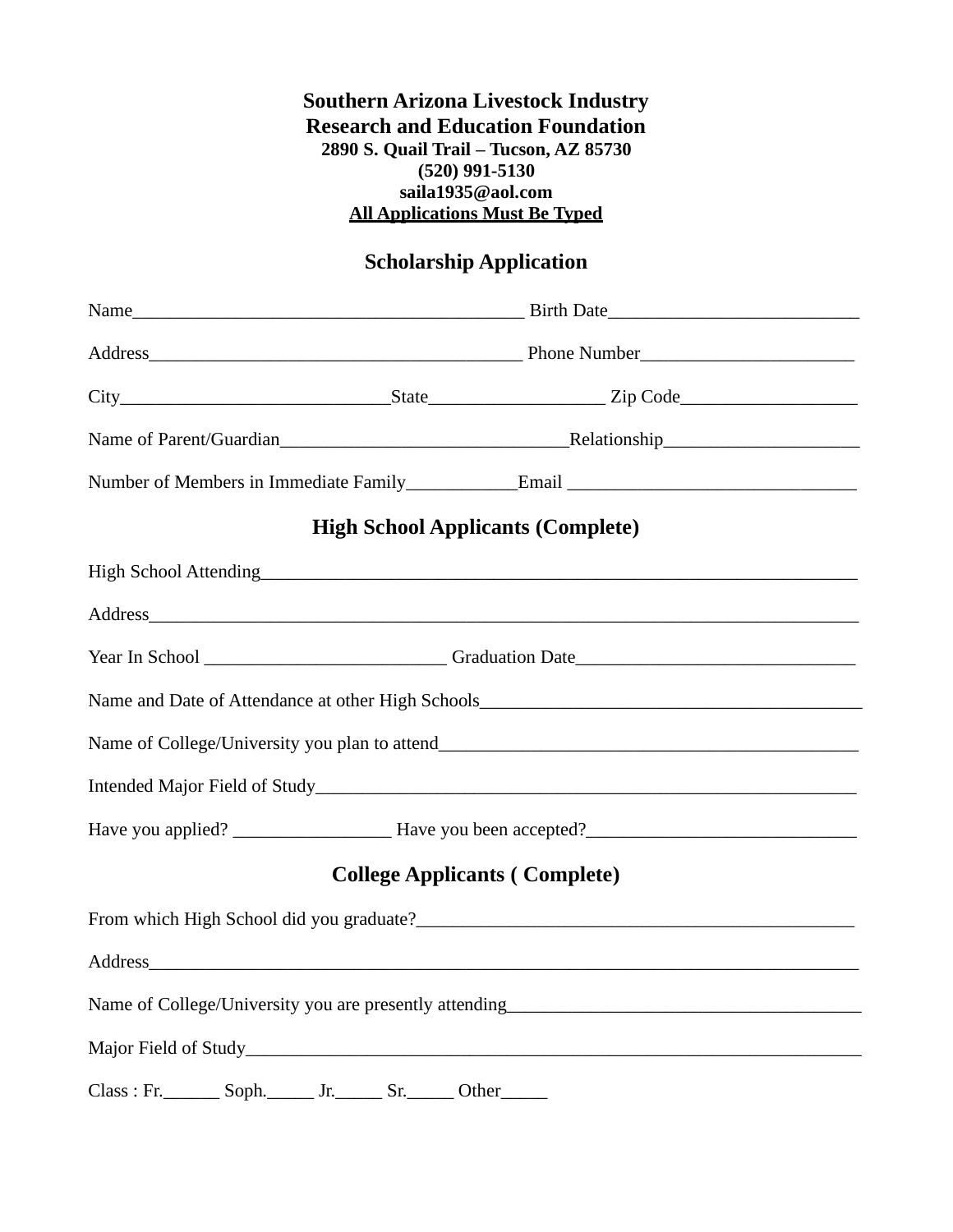#### **Please feel free to use more paper if necessary but the following subjects must be covered.**

1. How has your participation in SAILA influenced your life and future plans?

2. Is there anything you would like the committee to know about you before they make their recipient selection?

#### A. **Membership in Youth Organizations – 4-H & FFA**

| 4-H Club    | Membership Record: |  |
|-------------|--------------------|--|
| FFA Chapter | Membership Record: |  |

**Leadership** ( Indicate offices and dates held)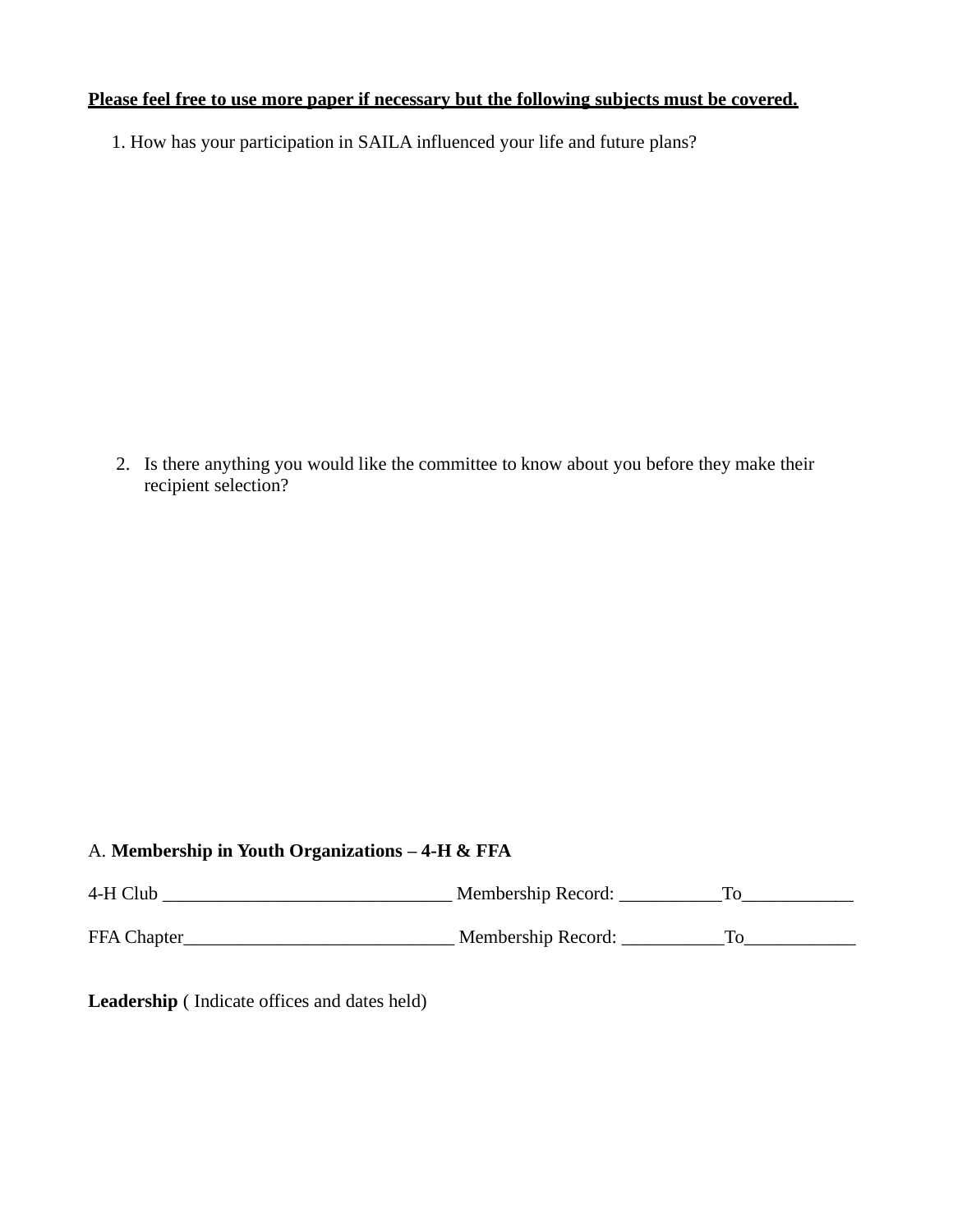**Honors/Awards** ( Indicate Award Title, and whether it was at the Club, District, State, or National Level, and the date each award was received)

**Activities** ( Indicate Activity and Date)

**B. Participation in Other Youth Organizations** (Indicate Name of Organization and dates of membership; include Leadership, Honors and Awards and Activities)

C. **Paticipation in High School & College Student Organizations** ( Indicate Name of Organization and dates of Membership; include Leadership, Honor and Awards and Activities)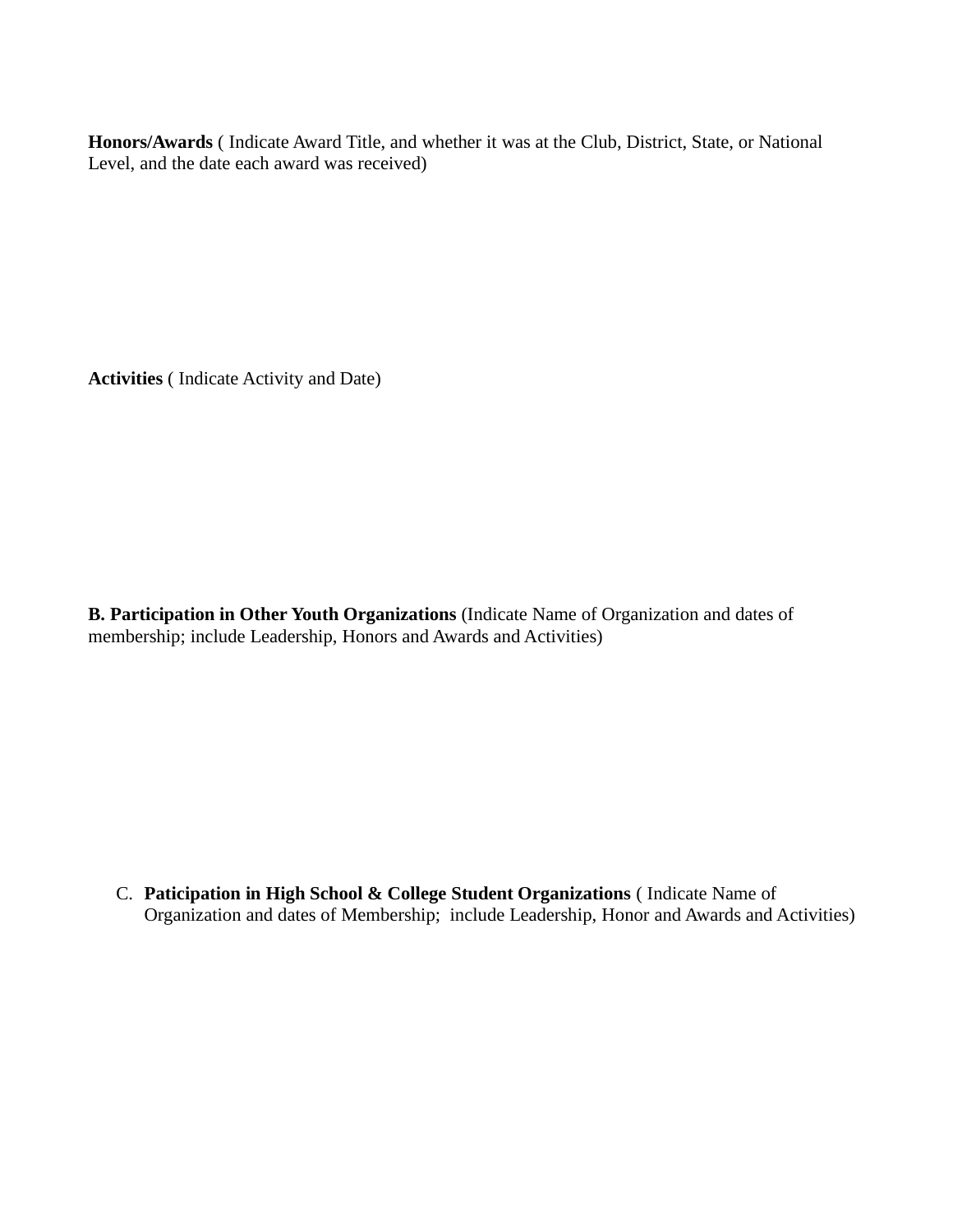**D. Participation in Community Groups other than 4-H and FFA** ( Include Name of Organization and dates of Membership)

**E. Participation in SAILA** ( Include Activity and dates, as well as any Honors or Awards won at SAILA)

#### **Certification**

| scholastic record during high school enrollment.                                          | I hereby certify that has maintained a satisfactory has maintained a satisfactory                       |
|-------------------------------------------------------------------------------------------|---------------------------------------------------------------------------------------------------------|
|                                                                                           |                                                                                                         |
|                                                                                           |                                                                                                         |
| recommend the candidate.                                                                  | We have checked and verified this application and find it is complete, true and accurate. We, therefore |
|                                                                                           |                                                                                                         |
|                                                                                           |                                                                                                         |
| I hereby certify that the information in this application is true, accurate and complete. |                                                                                                         |
| Applicant                                                                                 |                                                                                                         |